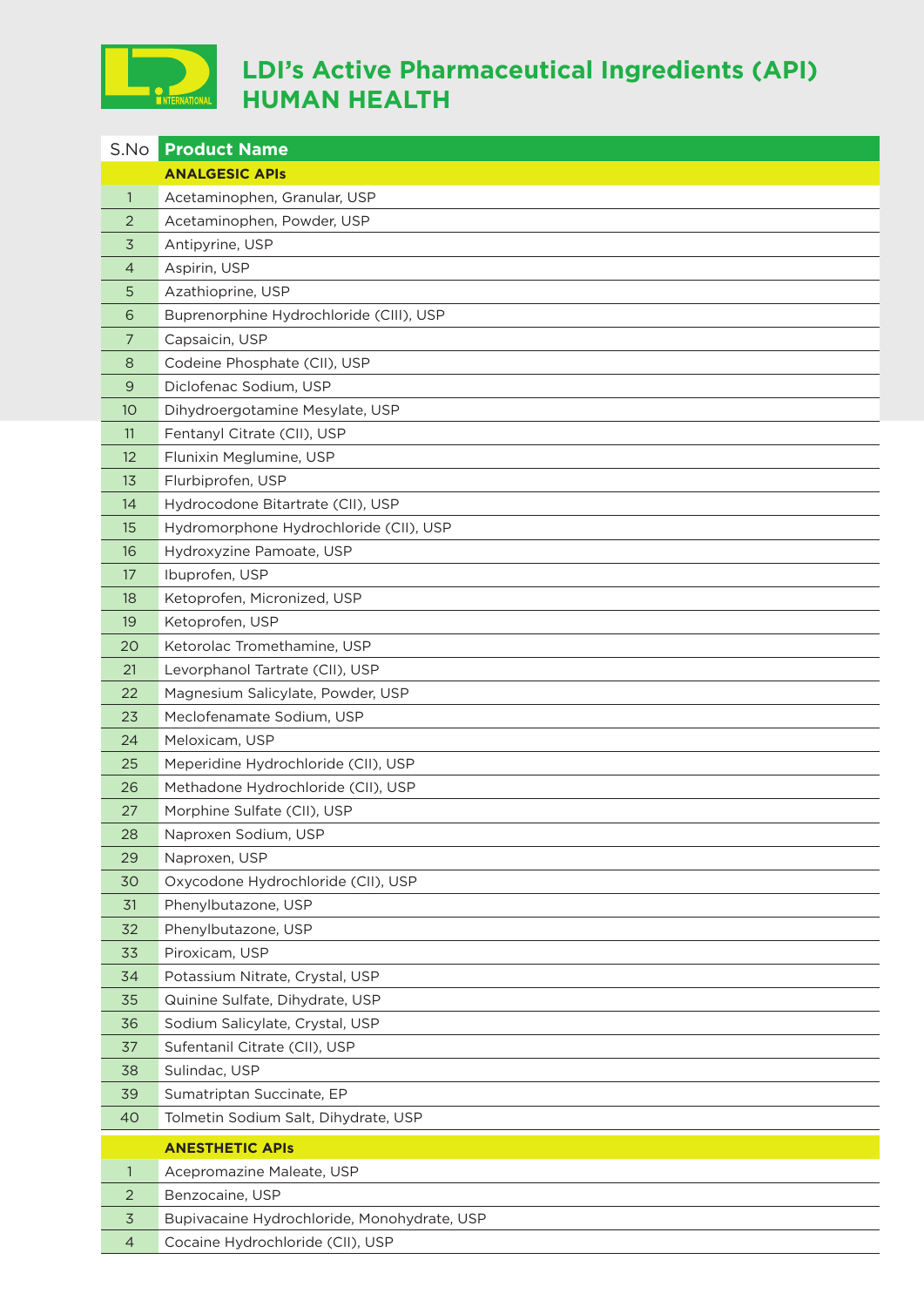| 5            | Ketamine Hydrochloride (CIII), USP                 |
|--------------|----------------------------------------------------|
| 6            | Lidocaine, USP                                     |
| 7            | Lidocaine Hydrochloride, Monohydrate, USP          |
| 8            | L-Menthol, Crystal, USP                            |
| 9            | Pramoxine Hydrochloride, USP                       |
| 10           | Prilocaine Hydrochloride, USP                      |
| 11           | Succinylcholine Chloride, Dihydrate, USP           |
| 12           | Tetracaine, USP                                    |
| 13           | Tetracaine Hydrochloride, USP                      |
| 14           | Prilocaine, USP                                    |
| 15           | Ropivacaine Hydrochloride, USP, bioCERTIFIED (TM)  |
|              | <b>ANTI-INFLAMMATORY APIS</b>                      |
| 1            | Acetaminophen, Granular, USP                       |
| 2            | Acetaminophen, Powder, USP                         |
| 3            | Aspirin, USP                                       |
| 4            | Betamethasone Dipropionate, Micronized Powder, USP |
| 5            | Betamethasone Sodium Phosphate, USP                |
| 6            | Betamethasone Valerate, Micronized Powder, USP     |
| 7            | Budesonide, Micronized, USP                        |
| 8            | Dexamethasone Sodium Phosphate, Powder, USP        |
| 9            | Dexamethasone, Micronized, USP                     |
| 10           | Diclofenac Sodium, USP                             |
| 11           | Flunixin Meglumine, USP                            |
| 12           | Flurbiprofen, USP                                  |
| 13           | Fluticasone Propionate, USP                        |
| 14           | Hydroxychloroquine Sulfate, USP                    |
| 15           | Ibuprofen, USP                                     |
| 16           | Ketoprofen, Micronized, USP                        |
| 17           | Ketoprofen, USP                                    |
| 18           | Ketorolac Tromethamine, USP                        |
| 19           | Magnesium Salicylate, Powder, USP                  |
| 20           | Meclofenamate Sodium, USP                          |
| 21           | Mefenamic Acid, BP                                 |
| 22           | Methylprednisolone Acetate, Micronized, USP        |
| 23           | Methylprednisolone Sodium Succinate, USP           |
| 24           | Methylprednisolone, Micronized, USP                |
| 25           | Naproxen Sodium, USP                               |
| 26           | Naproxen, USP                                      |
| 27           | Piroxicam, USP                                     |
| 28           | Quinine Sulfate, Dihydrate, USP                    |
| 29           | Sodium Salicylate, Crystal, USP                    |
| 30           | Sulindac, USP                                      |
|              | <b>ANTI-PARKINSON APIS</b>                         |
| $\mathbf{1}$ | Amantadine Hydrochloride, USP                      |
| 2            | Apomorphine Hydrochloride, Hemihydrate, USP        |
| 3            | Benztropine Mesylate, USP                          |
| 4            | Carbidopa, USP                                     |
| 5            | Diphenhydramine Hydrochloride, USP                 |
| 6            | Selegiline Hydrochloride, USP                      |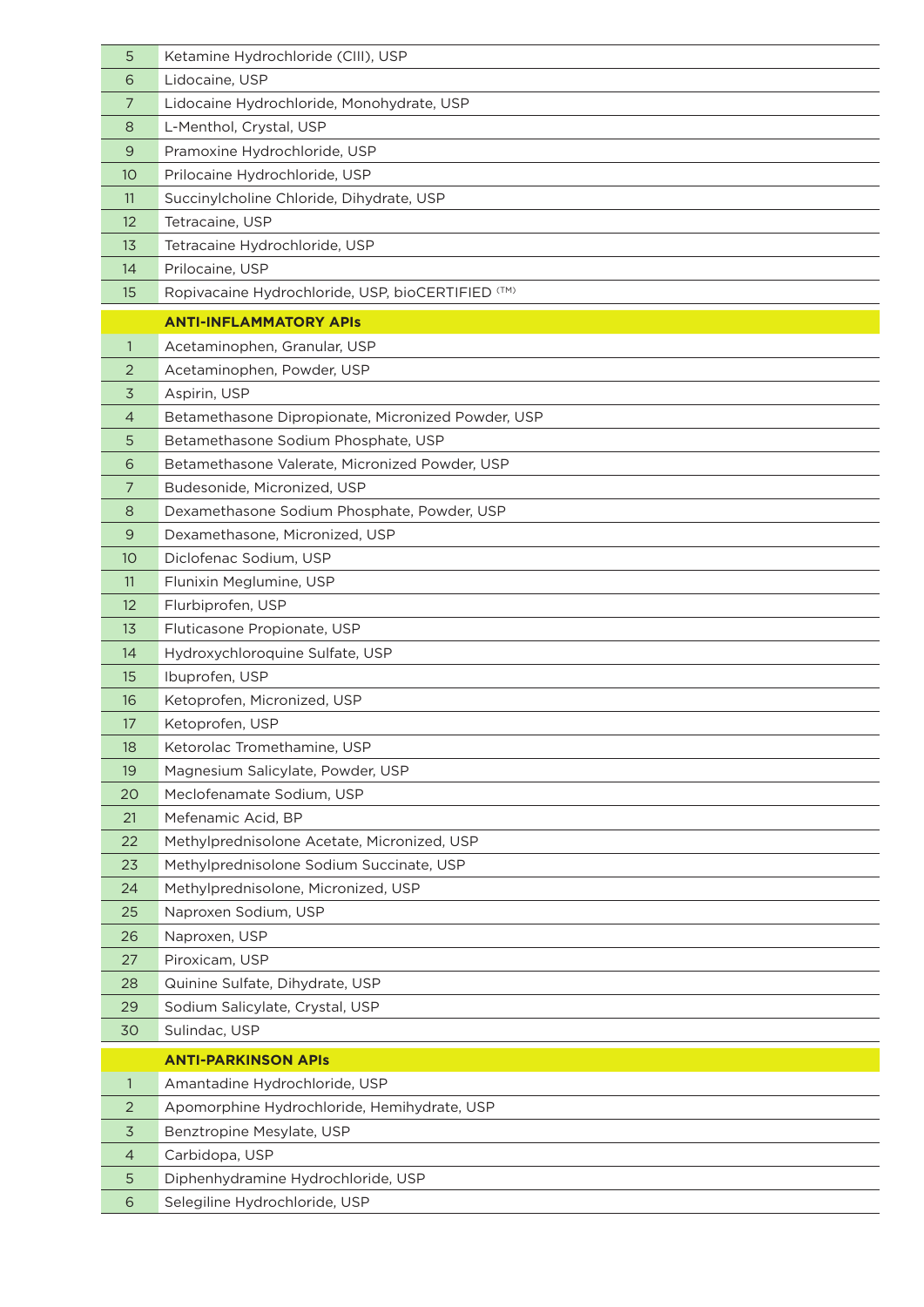|                | <b>ANTIBACTERIAL APIS</b>                   |
|----------------|---------------------------------------------|
| $\mathbf{1}$   | Ampicillin, Trihydrate, Micronized, USP     |
| 2              | Bacitracin, Micronized, USP                 |
| 3              | Cefazolin, USP                              |
| $\overline{4}$ | Cefixime, Hydrated, USP                     |
| 5              | Ceftriaxone Sodium, USP                     |
| 6              | Chloramphenicol Palmitate, USP              |
| 7              | Chloroxylenol, USP                          |
| 8              | Ciprofloxacin Hydrochloride, USP            |
| 9              | Clarithromycin, USP                         |
| 10             | Clindamycin Hydrochloride, Monohydrate, USP |
| 11             | Colistimethate Sodium, USP                  |
| 12             | Doxycycline Hyclate, USP                    |
| 13             | Erythromycin Estolate, USP                  |
| 14             | Hexachlorophene, USP                        |
| 15             | Levofloxacin, Hemihydrate, USP              |
| 16             | Methenamine, USP                            |
| 17             | Metronidazole, USP                          |
| 18             | Neomycin Sulfate, USP                       |
| 19             | Oxytetracycline Hydrochloride, EP           |
| 20             | Phthalylsulfathiazole, BP, EP               |
| 21             | Polymyxin B Sulfate, Micronized, USP        |
| 22             | Silver Sulfadiazine, Micronized, USP        |
| 23             | Streptomycin Sulfate, USP                   |
| 24             | Sulfacetamide Sodium, Monohydrate, USP      |
| 25             | Sulfadiazine Sodium, USP                    |
| 26             | Sulfamethazine, USP                         |
| 27             | Sulfathiazole, Powder, USP                  |
| 28             | Tobramycin Sulfate, USP                     |
| 29             | Trimethoprim, Micronized, USP               |
| 30             | Trimethoprim, Powder, USP                   |
| 31             | Vancomycin Hydrochloride, USP               |
|                | <b>ANTICOAGULANT APIS</b>                   |
| $\overline{1}$ | Anagrelide Hydrochloride, USP               |
|                | <b>ANTICONVULSANT APIS</b>                  |
| $\mathbf{1}$   | Carbamazepine, USP                          |
| 2              | Ethosuximide, USP                           |
| 3              | Gabapentin, USP                             |
| $\overline{4}$ | Lamotrigine, USP                            |
| 5              | Methylphenobarbital (CIV), BP, EP           |
| 6              | Midazolam (CIV), USP                        |
| 7              | Phenobarbital (CIV), USP                    |
| 8              | Phenobarbital Sodium (CIV), USP             |
| 9              | Phenytoin Sodium, USP                       |
| 10             | Phenytoin, USP                              |
| 11             | Primidone, USP                              |
| 12             | Valproic Acid, USP                          |
| 13             | Zonisamide, USP                             |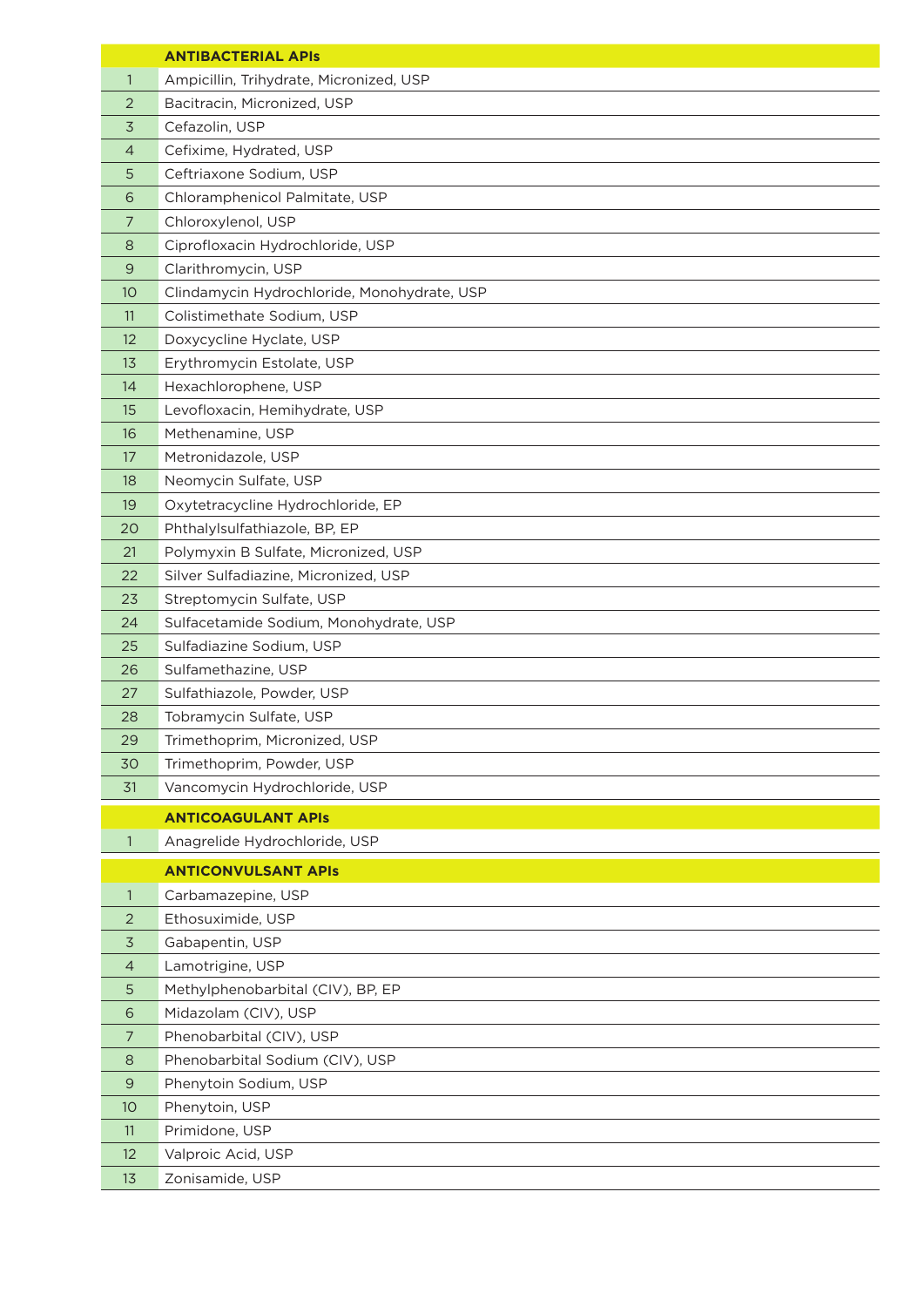|                | <b>ANTIDEMENTIA APIS</b>                                                |
|----------------|-------------------------------------------------------------------------|
| 1              | Apomorphine Hydrochloride, Hemihydrate, USP                             |
| 2              | Clioquinol, USP                                                         |
| 3              | Flurbiprofen, USP                                                       |
| $\overline{4}$ | Metformin Hydrochloride, BP                                             |
| 5              | Neostigmine Bromide, USP                                                |
| 6              | Pyridostigmine Bromide, USP                                             |
| 7              | Sodium Valproate, EP                                                    |
| 8              | Valproic Acid, USP                                                      |
|                | <b>ANTIDEPRESSANT APIS</b>                                              |
| 1              | Amitriptyline Hydrochloride, USP                                        |
| 2              | Bupropion Hydrochloride, USP                                            |
| 3              | Citalopram Hydrobromide, USP                                            |
| $\overline{4}$ | Clomipramine Hydrochloride, USP                                         |
| 5              | Doxepin Hydrochloride, USP                                              |
| 6              | Fluoxetine Hydrochloride, USP                                           |
| 7              | Imipramine Hydrochloride, USP                                           |
| 8              | Nortriptyline Hydrochloride, USP                                        |
| 9              | Selegiline Hydrochloride, USP                                           |
| 10             | Trazodone Hydrochloride, USP                                            |
| 11             | Ibuprofen Injection 10 mg / ml (PDA)                                    |
| 12             | Indomethacin Injection 1 mg (PDA)                                       |
| 13             | Magnesium Sulphate Injection BP 500 mg / ml                             |
| 14             | Menadione Sodium Bisulphite Injection 10 mg / ml (Vitamin K3 Injection) |
| 15             | Mephenteramine Sulphate Injection 30 mg / ml, 15 mg / ml                |
| 16             | Metoprolol Injection BP 1 mg / ml                                       |
| 17             | Nimodipin Injection 30 mg / 50 ml                                       |
| 18             | Nitroglycerin Injection USP 1 mg / ml, 5 mg / ml                        |
| 19             | Phenylephrine Hydrochloride Injection USP 1 %                           |
| 20             | Phytomenadione Injection USP 1%, 0.2 %                                  |
| 21             | Protamine Sulphate Injection 1%                                         |
| 22             | Sterile Dopamine Concentrate BP 4 %                                     |
| 23             | Sterile Nonadrenaline Concentrate 1 mg / ml                             |
| 24             | Tranexamic Injection 100 mg / ml                                        |
| 25             | Verapamil Injection 2.5 mg / ml                                         |
|                | <b>ANTIDIABETIC APIS</b>                                                |
| 1              | Diazoxide, USP                                                          |
| 2              | Gliclazide, BP                                                          |
| 3              | Glipizide, USP                                                          |
| $\overline{4}$ | Glyburide, USP                                                          |
|                | <b>ANTIDOTE APIS</b>                                                    |
| $\mathbf{1}$   | Bupropion Hydrochloride, USP                                            |
| 2              | Disulfiram, USP                                                         |
| $\overline{3}$ | Naloxone Hydrochloride, Dihydrate, USP                                  |
| 4              | Pralidoxime Chloride, USP                                               |
| 5              | Naltrexone Hydrochloride, USP                                           |
| 6              | Naltrexone Base, Monohydrate                                            |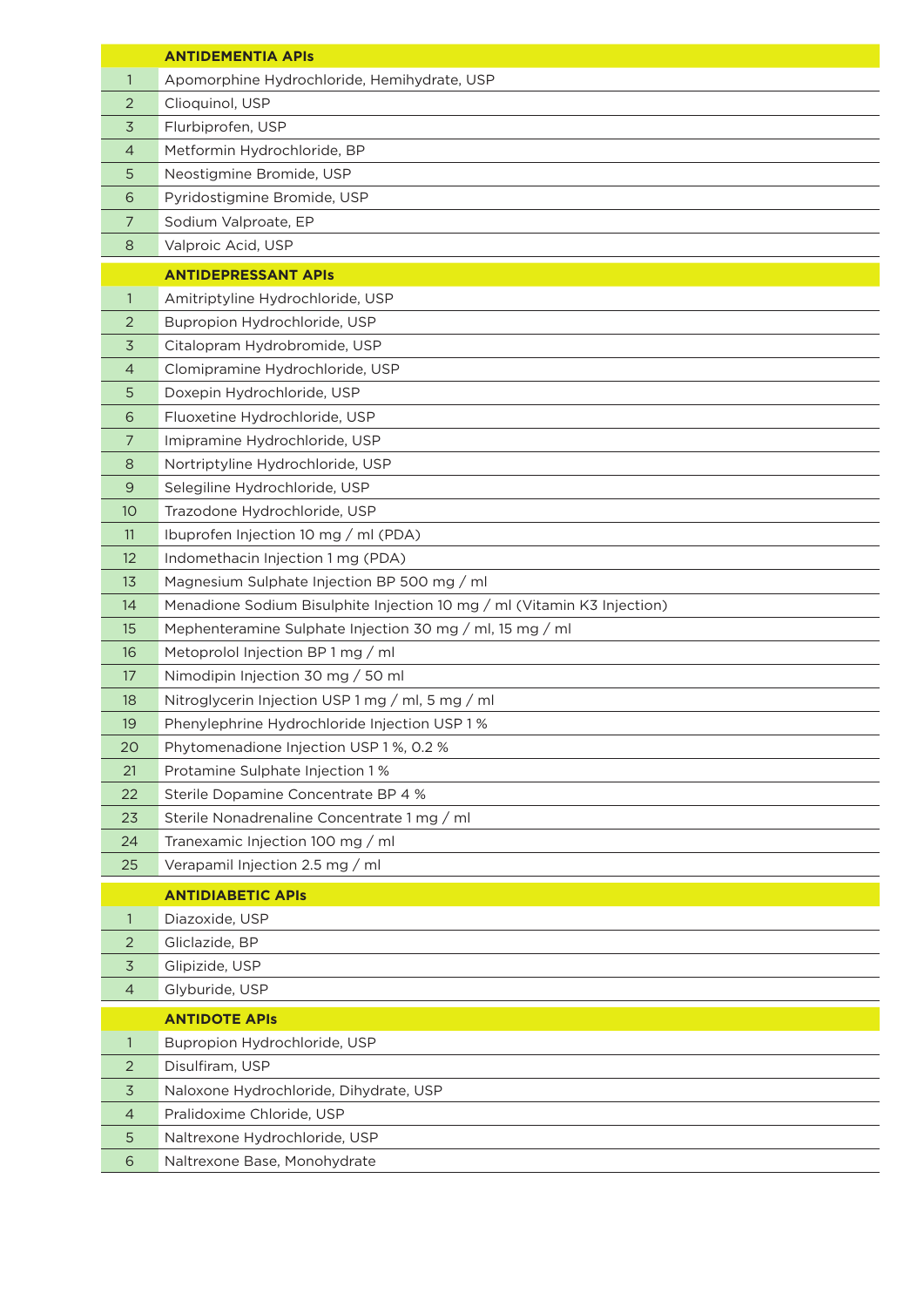|                 | <b>ANTIEMETIC APIS</b>                         |
|-----------------|------------------------------------------------|
| $\mathbf{1}$    | Dimenhydrinate, USP                            |
| 2               | Diphenhydramine Hydrochloride, USP             |
| 3               | Granisetron Hydrochloride, EP                  |
| 4               | Hydroxyzine Hydrochloride, USP                 |
| 5               | Hydroxyzine Pamoate, USP                       |
| 6               | Meclizine Hydrochloride, USP                   |
| 7               | Metoclopramide Hydrochloride, Monohydrate, USP |
| 8               | Ondansetron Hydrochloride, USP                 |
| 9               | Perphenazine, USP                              |
|                 | <b>ANTIFUNGAL APIS</b>                         |
| $\mathbf{1}$    | Ciclopirox Olamine, USP                        |
| $\overline{2}$  | Clotrimazole, Powder, USP                      |
| 3               | Econazole Nitrate, BP                          |
| 4               | Fluconazole, USP                               |
| 5               | Flurbiprofen, USP                              |
| 6               | Griseofulvin, Micronized, BP, EP               |
| 7               | Itraconazole, Micronized, USP                  |
| $\,8\,$         | Ketoconazole, USP                              |
| 9               | Miconazole Nitrate, USP                        |
| 10              | Miconazole, USP                                |
| 11              | Terbinafine Hydrochloride, USP                 |
| 12              | Tolnaftate, USP                                |
|                 | <b>ANTIGOUT APIS</b>                           |
| $\mathbf{1}$    | Allopurinol, USP                               |
| $\overline{2}$  | Fenofibrate, BP, EP                            |
| 3               | Guaifenesin, USP                               |
| 4               | Naproxen, USP                                  |
| 5               | Naproxen Sodium, USP                           |
| 6               | Sulindac, USP                                  |
|                 | <b>ANTIHISTAMINE APIS</b>                      |
| $\mathbf{1}$    | Brompheniramine Maleate, USP                   |
| 2               | Chlorpheniramine Maleate, USP                  |
| 3               | Cyproheptadine Hydrochloride, USP              |
| 4               | Dexchlorpheniramine Maleate, USP               |
| 5               | Dimenhydrinate, USP                            |
| 6               | Diphenhydramine Hydrochloride, USP             |
| 7               | Hydroxyzine Hydrochloride, USP                 |
| 8               | Hydroxyzine Pamoate, USP                       |
| 9               | Loratadine, USP                                |
| 10 <sup>°</sup> | Meclizine Hydrochloride, USP                   |
| 11              | Pyrilamine Maleate, USP                        |
|                 |                                                |
| $\mathbf{1}$    | <b>ANTIMALARIAL APIS</b>                       |
|                 | Primaquine Phosphate, USP                      |
| $\overline{2}$  | Quinine Sulfate, Dihydrate, USP                |
|                 | <b>ANTINEOPLASTIC APIS</b>                     |
| 1               | Anastrozole, USP                               |
| 2               | Capecitabine, USP                              |
| 3               | Chlorambucil, USP                              |
| $\overline{4}$  | Cisplatin, USP                                 |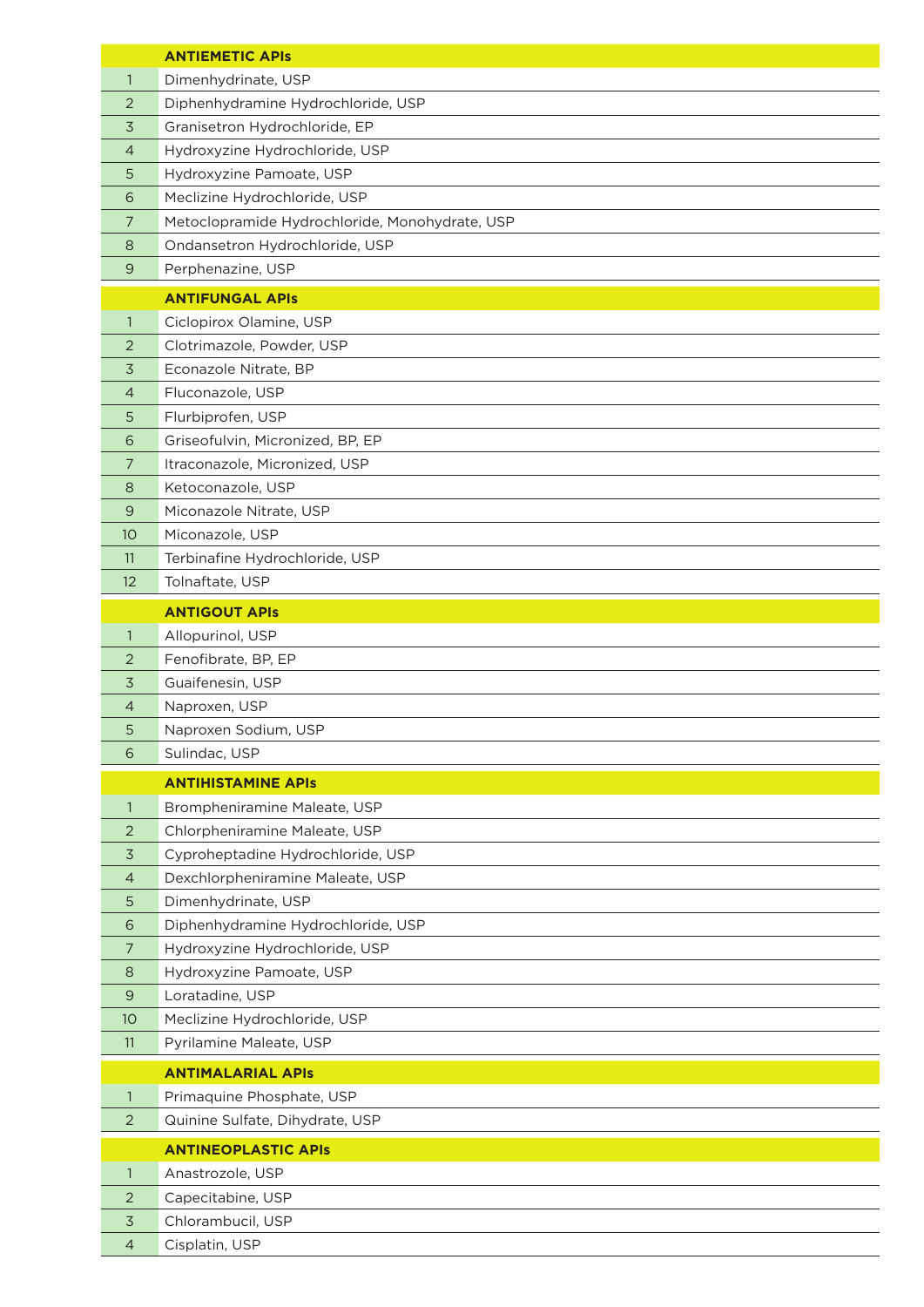| 5               | Hydroxyurea, USP                         |
|-----------------|------------------------------------------|
| 6               | Leucovorin Calcium, USP                  |
| 7               | Methotrexate, USP                        |
| 8               | Paclitaxel, USP                          |
| 9               | Tamoxifen Citrate, USP                   |
| 10              | Tretinoin, Powder, USP                   |
|                 | <b>ANTIPARASITIC APIS</b>                |
| $\mathbf{1}$    | Clorsulon, USP                           |
| $\overline{2}$  | Ivermectin, USP                          |
| 3               | Niclosamide, Anhydrous, BP               |
| 4               | Praziquantel, USP                        |
| 5               | Pyrantel Pamoate, USP                    |
| 6               | Thiabendazole, USP                       |
| 7               | Tinidazole, USP                          |
| 8               | Iodoquinol, Powder, USP                  |
|                 | <b>ANTIPSYCHOTIC APIS</b>                |
| 1               | Divalproex Sodium, USP                   |
| $\overline{2}$  | Glycine, USP                             |
| 3               | Haloperidol, USP                         |
| 4               | Perphenazine, USP                        |
| 5               | Thioridazine Hydrochloride, USP          |
| 6               | Trifluoperazine Hydrochloride, USP       |
|                 | <b>ANTISPASTICITY APIS</b>               |
| $\mathbf{1}$    | Baclofen, USP                            |
| 2               | Dantrolene Sodium, USP                   |
| 3               | Tizanidine Hydrochloride, USP            |
| 4               | Potassium Bromide, USP                   |
| 5               | Topiramate, USP                          |
|                 | <b>ANTIVIRAL APIS</b>                    |
| 1               | Acyclovir, USP                           |
| $\overline{2}$  | Amantadine Hydrochloride, USP            |
| 3               | Ribavirin, USP                           |
| $\overline{4}$  | Valacyclovir Hydrochloride, Hydrate, USP |
|                 | <b>ANXIOLYTIC APIS</b>                   |
| $\mathbf{1}$    | Alprazolam (CIV), USP                    |
| 2               | Buspirone Hydrochloride, USP             |
| 3               | Doxepin Hydrochloride, USP               |
| $\overline{4}$  | Nicotine Polacrilex, 20 Percent, USP     |
| 5               | Midazolam (CIV), USP                     |
|                 | <b>COARDIOVASCULAR APIS</b>              |
| $\mathbf{1}$    | Acetazolamide, USP                       |
| 2               | Alprostadil, USP                         |
| 3               | Amlodipine Besylate, USP                 |
| 4               | Atenolol, USP                            |
| 5               | Betahistine Hydrochloride, USP           |
| 6               | Bisoprolol Fumarate, USP                 |
| 7               | Cholestyramine Resin, USP                |
| 8               | Clonidine Hydrochloride, USP             |
| 9               | Diltiazem Hydrochloride, USP             |
| 10 <sup>°</sup> | Enalapril Maleate, USP                   |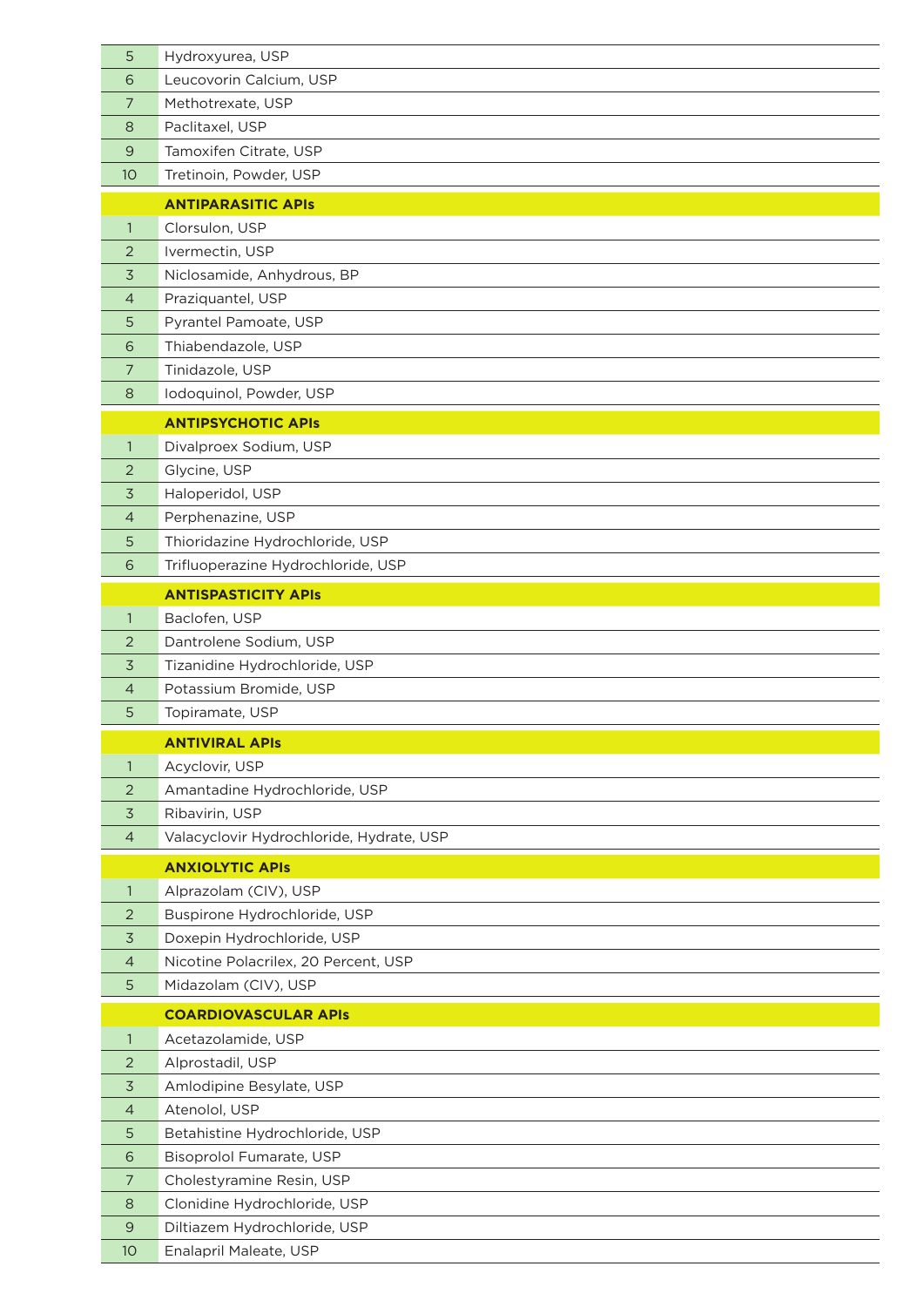| 11             | Ethacrynic Acid, USP                                 |
|----------------|------------------------------------------------------|
| 12             | Furosemide, USP                                      |
| 13             | Gemfibrozil, USP                                     |
| 14             | Guanabenz Acetate, USP                               |
| 15             | Hydralazine Hydrochloride, USP                       |
| 16             | Hydrochlorothiazide, USP                             |
| 17             | Indapamide, USP                                      |
| 18             | Labetalol Hydrochloride, USP                         |
| 19             | Lisinopril, USP                                      |
| 20             | Metoprolol Tartrate, USP                             |
| 21             | Minoxidil, Powder, USP                               |
| 22             | Nifedipine, Micronized, USP                          |
| 23             | Nimodipine, EP                                       |
| 24             | Papaverine Hydrochloride, USP                        |
| 25             | Pentoxifylline, BP                                   |
| 26             | Phenoxybenzamine Hydrochloride, USP                  |
| 27             | Phentolamine Mesylate, USP                           |
| 28             | Pimobendan, EP                                       |
| 29             | Procainamide Hydrochloride, USP                      |
| 30             | Propranolol Hydrochloride, USP                       |
| 31             | Quinidine Sulfate, Dihydrate, USP                    |
| 32             | Reserpine, USP                                       |
| 33             | Spironolactone, USP                                  |
| 34             | Timolol Maleate, USP                                 |
| 35             | Tolazoline Hydrochloride, USP                        |
| 36             | Triamterene, USP                                     |
| 37             | Trichlormethiazide, USP                              |
| 38             | Verapamil Hydrochloride, USP                         |
|                | <b>CENTRAL NERVOUS SYTEM APIS</b>                    |
|                | Methylphenidate Hydrochloride (CII), USP             |
| 2              | Pyridostigmine Bromide, USP                          |
|                | <b>DERMATOLOGICAL APIS</b>                           |
| 1              | Allantoin, USP                                       |
| $\overline{2}$ | Diclofenac Sodium, USP                               |
| $\overline{3}$ | Dithranol, BP                                        |
| $\overline{4}$ | Doxepin Hydrochloride, USP                           |
| 5              | Fluorouracil, USP                                    |
| 6              | Hydrogen Peroxide Topical Solution, USP              |
| $\overline{7}$ | Hydroquinone, USP                                    |
| 8              | Hydrous Benzoyl Peroxide, 75 Percent, USP            |
| 9              | Methoxsalen, USP                                     |
| 10             | Octisalate, USP                                      |
| 11             | Podophyllum Resin, USP                               |
| 12             | Salicylic Acid, Crystal, USP                         |
| 13             | Salicylic Acid, Powder, USP                          |
| 14             | Selenium Sulfide, USP                                |
| 15             | Sulfapyridine, Powder, USP<br>Tretinoin, Powder, USP |
| 16             |                                                      |
| 17             | Urea, USP                                            |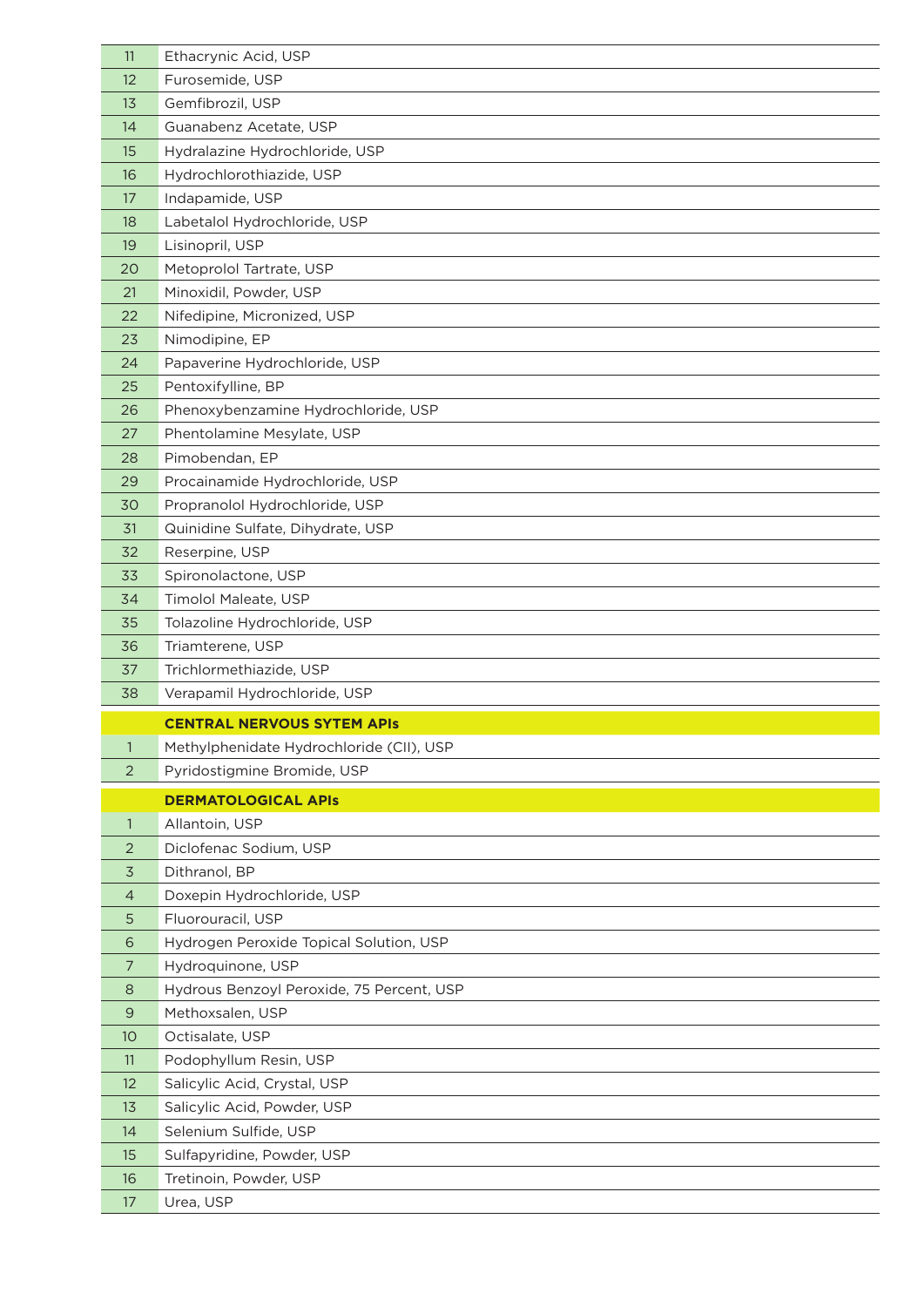|                | <b>GASTROINTESTINAL APIS</b>                         |
|----------------|------------------------------------------------------|
| 1              | Belladonna Extract, Powdered Leaf Extract, USP       |
| 2              | Belladonna Tincture, USP                             |
| 3              | Bismuth Subgallate, USP                              |
| $\overline{4}$ | Bismuth Subsalicylate, USP                           |
| 5              | Cimetidine, USP                                      |
| 6              | Dicyclomine Hydrochloride, USP                       |
| 7              | Docusate Sodium, USP                                 |
| 8              | Dried Aluminum Hydroxide Gel, Powder, USP            |
| 9              | Famotidine, USP                                      |
| 10             | Glycopyrrolate, USP                                  |
| 11             | Lansoprazole, USP                                    |
| 12             | Loperamide Hydrochloride, USP                        |
| 13             | Magnesium Citrate, Anhydrous, USP                    |
| 14             | Magnesium Gluconate, USP                             |
| 15             | Mesalamine, USP                                      |
| 16             | Omeprazole, USP                                      |
| 17             | Pantoprazole Sodium, USP                             |
| 18             | Phthalylsulfathiazole, BP, EP                        |
| 19             | Simethicone, USP                                     |
| 20             | Sucralfate, Fine Powder, USP                         |
| 21             | Ursodiol, USP                                        |
|                | <b>GENITOURINARY APIS</b>                            |
| 1              | Bismuth Subcarbonate, USP                            |
| 2              | Dibasic Sodium Phosphate, Dried, USP                 |
| 3              | Dibasic Sodium Phosphate, Heptahydrate, Crystal, USP |
| 4              | Oxybutynin Chloride, USP                             |
| 5              | Oxytocin, USP                                        |
| 6              | Phenazopyridine Hydrochloride, USP                   |
| 7              | Sildenafil Citrate, USP                              |
| 8              | Sulfasalazine, USP                                   |
| 9              | Tadalafil, USP                                       |
|                | <b>STEROID HORMONE APIS</b>                          |
| 1              | Alclometasone Dipropionate, USP                      |
| 2              | Alprostadil, USP                                     |
| 3              | Beclomethasone Dipropionate, Micronized, USP         |
| 4              | Betamethasone Dipropionate, Micronized Powder, USP   |
| 5              | Betamethasone Valerate, Micronized Powder, USP       |
| 6              | Budesonide, Micronized, USP                          |
| 7              | Clobetasol Propionate, Micronized, USP               |
| 8              | Danazol, USP                                         |
| 9              | Dexamethasone Sodium Phosphate, Powder, USP          |
| 10             | Dexamethasone, Micronized, USP                       |
| 11             | Estradiol, Hemihydrate, Soy Base, Micronized, USP    |
| 12             | Estradiol, Hemihydrate, Yam Base, Micronized, USP    |
| 13             | Estriol, Micronized, USP                             |
| 14             | Estrone, USP                                         |
| 15             | Ethinyl Estradiol, Powder, USP                       |
| 16             | Finasteride, USP                                     |
| 17             | Fludrocortisone Acetate, Micronized, USP             |
| 18             | Fluocinolone Acetonide, Anhydrous, Micronized, USP   |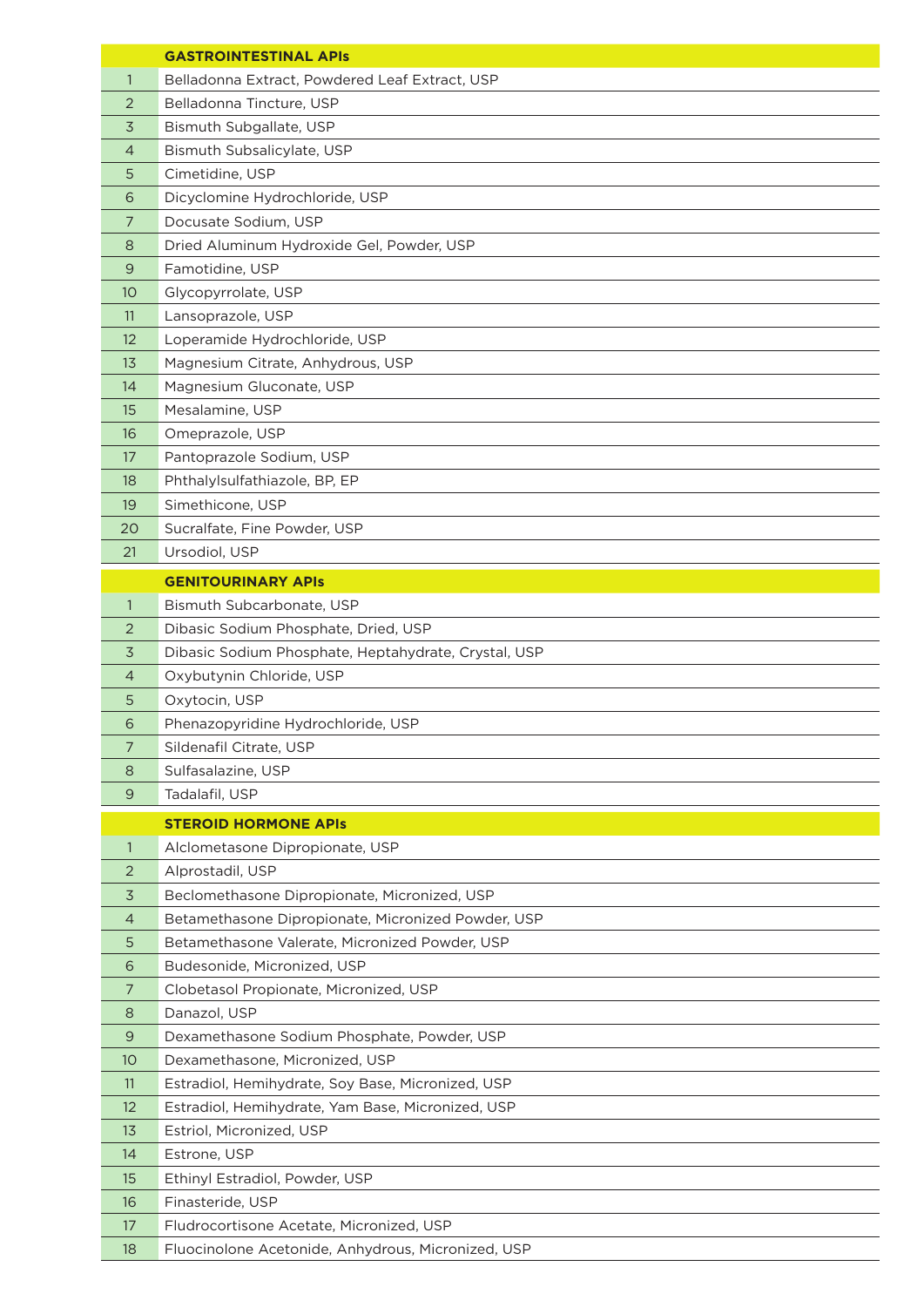| 19             | Fluocinonide, Micronized, USP                       |
|----------------|-----------------------------------------------------|
| 20             | Fluticasone Propionate, USP                         |
| 21             | Hydrocortisone Acetate, Micronized, USP             |
| 22             | Hydrocortisone, Micronized, USP                     |
| 23             | Hydroxyprogesterone Caproate, USP                   |
| 24             | Medroxyprogesterone Acetate, Micronized, USP        |
| 25             | Methylprednisolone Acetate, Micronized, USP         |
| 26             | Methylprednisolone Sodium Succinate, USP            |
| 27             | Methylprednisolone, Micronized, USP                 |
| 28             | Norethindrone, USP                                  |
| 29             | Prednisolone Acetate, Micronized, USP               |
| 30             | Prednisone, Anhydrous, Micronized, USP              |
| 31             | Progesterone, Micronized Powder, USP                |
| 32             | Progesterone, Micronized Powder, USP                |
| 33             | Progesterone, Wettable, Powder, USP                 |
| 34             | Spironolactone, USP                                 |
| 35             | Testosterone (CIII), Micronized, USP                |
| 36             | Testosterone (CIII), Micronized, USP                |
| 37             | Testosterone Cypionate (CIII), Powder, USP          |
| 38             | Testosterone Propionate (CIII), Micronized, USP     |
| 39             | Triamcinolone Acetonide, Powder, USP                |
| 40             | Triamcinolone Diacetate, Micronized, USP            |
| 41             | Triamcinolone, USP                                  |
|                | <b>IMMUNOLOGICAL APIS</b>                           |
| $\mathbf{1}$   | Azathioprine, USP                                   |
|                |                                                     |
| 2              | Levodopa, Powder, USP                               |
| $\overline{3}$ | Levothyroxine Sodium, USP                           |
| $\overline{4}$ | Pergolide Mesylate, USP                             |
| 5              | Propylthiouracil, USP                               |
|                | <b>NUTRIENTS, MINERALS AND ELECTROLYTES</b>         |
| 1              | Dibasic Potassium Phosphate, Anhydrous, USP, EP, BP |
| 2              | Ferrous Gluconate, USP                              |
| 3              | Hydroxocobalamin, USP                               |
| 4              | Manganese Gluconate, Dihydrate, USP                 |
| 5              | Manganese Sulfate, Monohydrate, Powder, USP         |
| 6              | Mecobalamin, JP                                     |
| 7              | Methionine, USP                                     |
| 8              | Methionine, USP, bioCERTIFIED (™)                   |
| 9              | Potassium Chloride, Crystal, USP                    |
| 10             | Potassium Chloride, Granular, USP                   |
| 11             | Sodium Acetate, Anhydrous, USP                      |
| 12             | Sodium Bicarbonate, Powder, USP, EP, BP, JP         |
| 13             | Sodium Chloride, Powder, USP                        |
| 14             | Sodium DL-Lactate Solution, 60 Percent (w/w), USP   |
| 15             | Sodium Fluoride, Powder, USP, EP, BP                |
|                | <b>OPTHALMIC APIS</b>                               |
| $\mathbf{1}$   | Acetazolamide, USP                                  |
| 2              | Cromolyn Sodium, USP                                |
| $\overline{3}$ | Dexamethasone Sodium Phosphate, Powder, USP         |